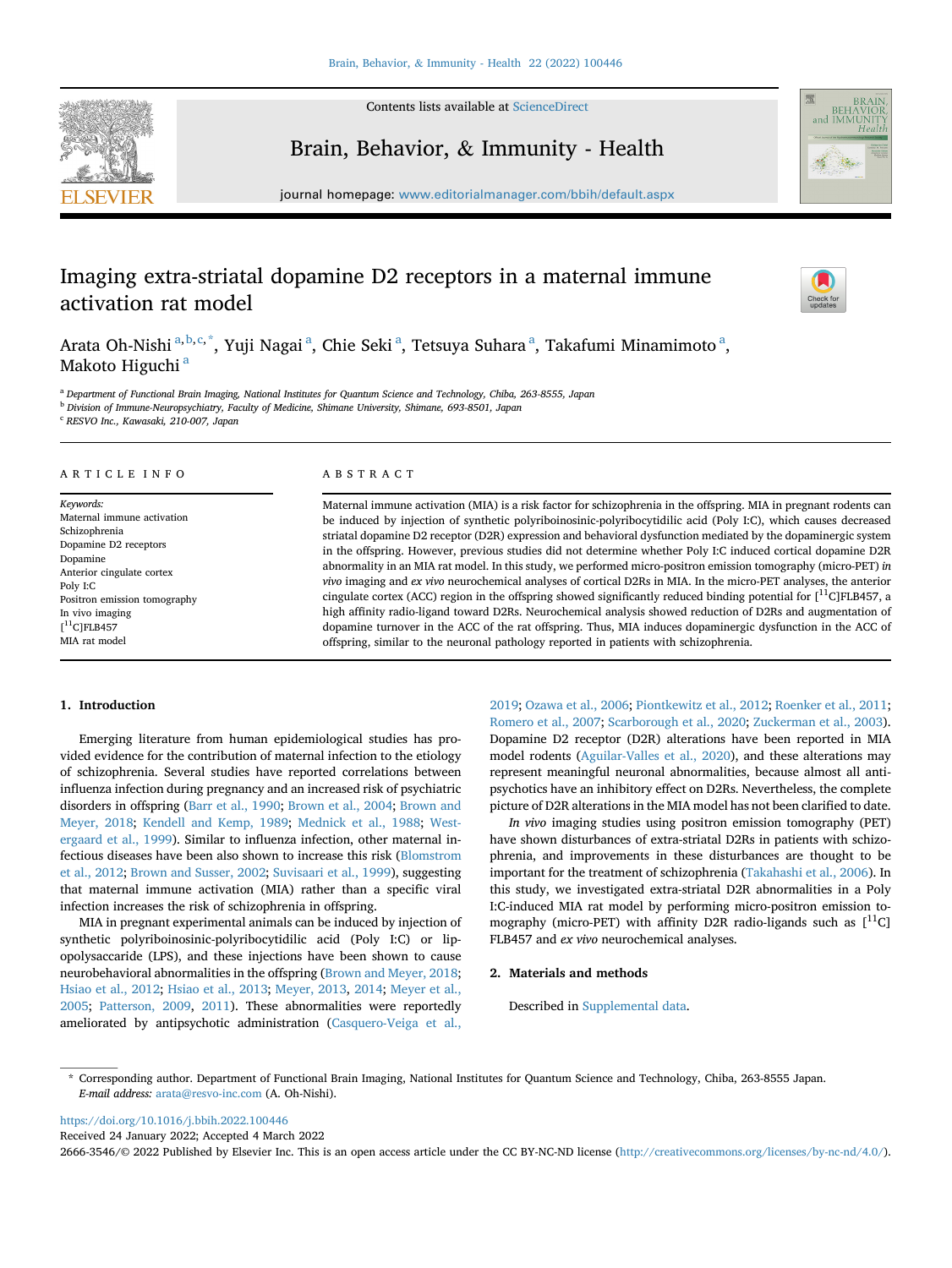#### 3. Results

# 3.1. Localization of D2R dysfunction in the extra-striatal region of MIA rats

rats<br>Extra-striatal D2Rs in the MIA (n = 5) and control (n = 5) offspring<br>rats (postnatal weeks 12–13; see Supplemental data) were imaged by PET with  $\int_0^{11}$ C]FLB457, a radioligand for extra-striatal D2Rs ([Halldin et al.,](#page-3-25) [1995\)](#page-3-25). PET was performed during stable anesthetization of the rats. Specific binding  $(BP_{ND})$  of  $[{}^{11}C]$ FLB457 in the extra-striatal region was estimated by using a simplified reference tissue model with the cerebellum as the reference region [\(Lammertsma and Hume, 1996](#page-3-26)) (Fig. S1), and parametric images of BP<sub>ND</sub> were generated. Voxel-wise statistical parametric mapping (SPM) analysis revealed a significant decrease in [<sup>11</sup>C]FLB457 binding in a small cluster in MIA rats (uncorrected,  $P < 0.01$ ) ([Fig. 1](#page-1-0)A), which corresponded to a part of Brodmann's area 24 (BA24) of ACC [\(Hoover and Vertes, 2007\)](#page-3-27). The reduction in  $BP<sub>ND</sub>$  was 39% in comparison with the control rats  $(t(8) = 4.19, P = 0.003)$ ([Fig. 1B](#page-1-0)). No  $BP_{ND}$  alterations were observed in any regions other than BA24. Morphological comparisons based on MR images showed no significant volume reduction in the ACC regions of the MIA rats (Fig. S2), suggesting that the  $BP_{ND}$  reduction in the ACC regions of the MIA brains was not accompanied by significant volume changes.

# 3.2. Reduction of D2R protein and up-regulation of DA turnover in the ACC of MIA rats

Our PET data suggested a marked reduction in D2R expression in the ACC of MIA rats. To verify this, we performed Western blot analysis to assess the level of D2R protein expression in ACC. The upper four panels of [Fig. 2](#page-2-0)A show western blots of D2R proteins (top row) together with

β-actin as controls (bottom row) in the ACC of control (left lane in the panel) and MIA (right lane in the panel) samples. The bar graph in [Fig. 2](#page-2-0)A shows D2R protein levels normalized by the β-actin level of the MIA samples (filled bars;  $n = 6$ ) in the ACC in MIA rats was about 40% of that in the controls (open bars;  $n = 6$ ), and the difference was statistically significant (t-test;  $t(10) = 2.4$ ,  $P = 0.037$ ).

We also assessed DA turnover, a biochemical correlate of DA release ([Murphy et al., 1996](#page-3-28)), by estimating the ratio of DA metabolites to DA in vitro. We measured the amount of DA and its two major DA metabolites, DOPAC and HVA, in ACC tissues excised from the two groups of rats. The DA turnover in the ACC (i.e., the (DOPAC  $+$  HVA)/DA ratio) in MIA rats was significantly higher than that in the controls (*t*-test, t  $(8) = 3.0$ ,  $P < 0.05$ ,  $n = 5$  each, [Fig. 2](#page-2-0)B). Both DOPAC and HVA concentrations were also significantly higher in MIA rats (Fig. S3). These results suggest that DA turnover is upregulated in the ACC of MIA rats.

## 4. Discussion

All three kinds of experimental data in this study, i.e., (1) in vivo imaging with micro-PET of MIA rat brain ACC, (2) Western blot analysis of D2R proteins in MIA ACC, (3) HPLC-ECD measurement of dopamine turnover in MIA ACC, unanimously point toward the presence of D2R dysfunction in MIA ACC.

We identified BA24 of ACC as a single specific brain region in which MIA induced reduction of  $[$ <sup>11</sup>C]FLB457 binding without volume reduction.  $[^{11}C]$ FLB457 binding was considered to reflect both D2 and D3 receptor density ([Halldin et al., 1995](#page-3-25)). In the rat cortical region, the D3R mRNA density was much lower than that of D2R mRNA, and the D2R mRNA density was as low as that of D3R mRNA in the cerebellum ([Bouthenet et al., 1991](#page-3-29)); thus,  $[$ <sup>11</sup>C]FLB457 binding in the ACC mainly reflects D2R density. Reduction of the  $[^{11}C]$ FLB457 signal in BA24 in the

<span id="page-1-0"></span>

Fig. 1. Micro-PET with  $[^{11}C]$ FLB457 analysis in the control and MIA rats. (A) MRI images of the standard rat brain are shown in grey scale, on which SPM images are overlaid in color to show the reduction in [ 11C]FLB457 binding in MIA rats in comparison with that in control rats. The color bar in the panel shows the scale of the SPM images, and a lighter color indicates a greater probability of a reduction in  $[^{11}C]$ FLB457 binding. (B) [<sup>11</sup>C]FLB457 binding potentials in the ACC of MIA rats were about 39% lower than those in the control. \*\*in the figure indicates  $P <$ 0.01. Error bars denote mean  $\pm$  SEM. . (For interpretation of the references to color in this figure legend, the reader is referred to the Web version of this article.)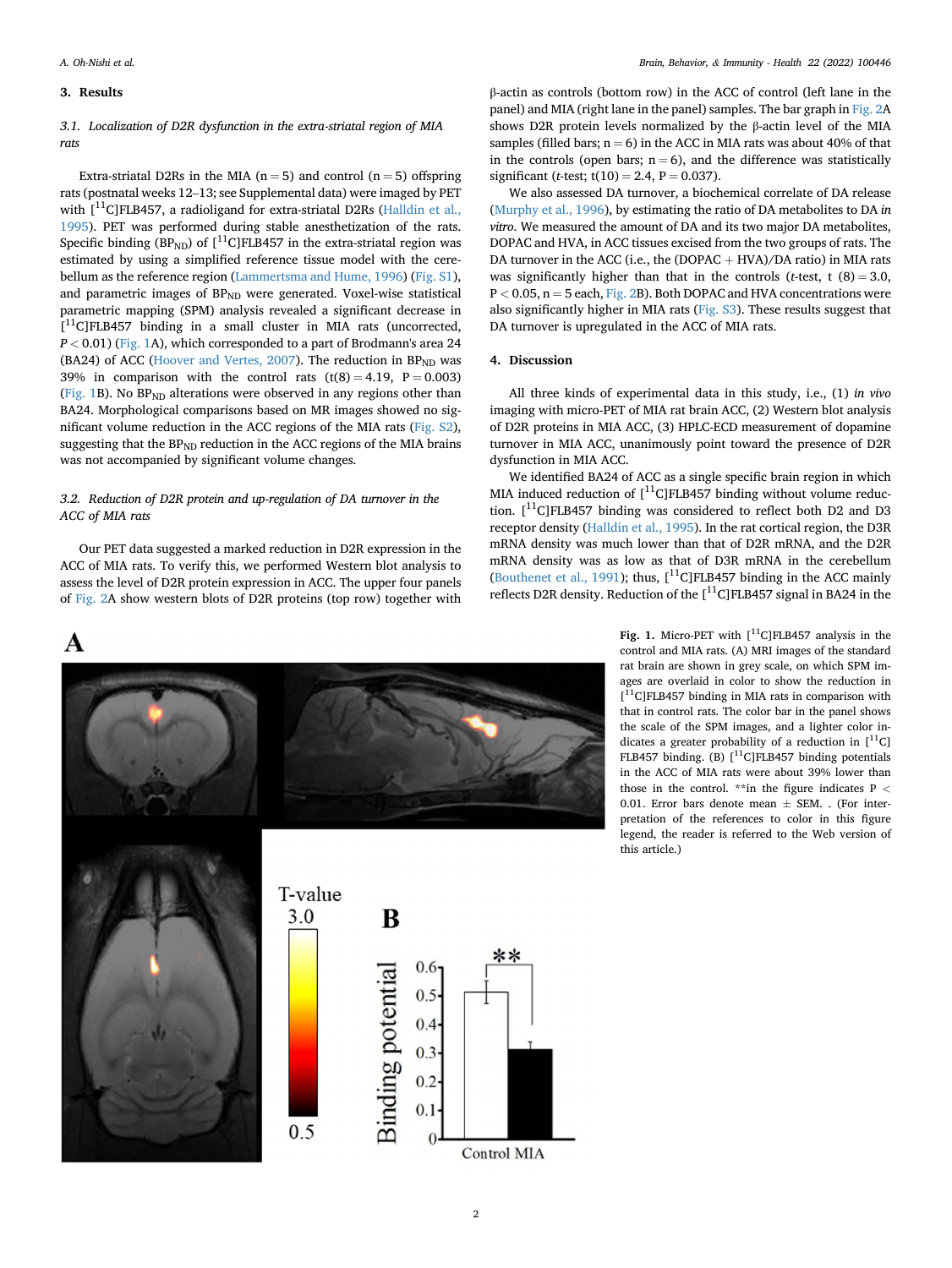

<span id="page-2-0"></span>A. Oh-Nishi et al. Brain, Behavior, & Immunity - Health 22 (2022) 100446

Fig. 2. Reduction of the D2R expression level and abnormal DA turnover in MIA rats. (A) The upper two panels show western blots of D2R proteins together with β-actin as controls in the ACC of the control and MIA samples. The D2R- and β-actin-specific bands were at 75k and 38k, respectively, on the SDS-PAGE gel. The concentration ratios of D2R to β-actin indexed to healthy controls show a reduction in the ACC of MIA rats. Data are expressed as percentage of the value in the control rats. (B) The ratio of the metabolites (DOPAC  $+$  HVA)/DA in the ACC and TC in MIA rats was significantly greater than that in the control.  $*$  in the figure indicates  $P < 0.05$ . Error bars denote mean  $\pm$  SEM.

MIA rat could be due to signal spillover from the striatum where the signal was very high. However, the results of western blotting support a decrease in [<sup>11</sup>C]FLB457 binding in the ACC, reflecting a reduction in D2R expression in MIA rats.

HPLC-ECD measurement of dopamine and its metabolites showed that dopamine turnover was enhanced in MIA rat ACC, suggesting that DA transmission is up-regulated. Pyramidal neurons in BA24 can show excitatory activity in the ventral tegmental area (VTA) through direct connections ([Gabbott et al., 2005;](#page-3-30) [Hoover and Vertes, 2007](#page-3-27)). Pharmacological stimulation of D2R in the medial prefrontal cortex, including BA24, inhibits the excitatory glutamate drive on DA neurons in the VTA ([Harte and O'Connor, 2004\)](#page-3-31). Thus, a reduction of D2R in BA24 of MIA rat may cause disinhibition of DA neurons in VTA and thereby induce upregulation of DA release in the cortical regions. This possibility should be investigated in future studies. Immunoreactivity of D2 receptors is reduced in the pre-frontal cortex of MIA mice and increased in the nucleus accumbens ([Meyer et al., 2008;](#page-3-32) [Vuillermot et al., 2010\)](#page-3-33). D2 receptor binding is reduced in the striatum of MIA mice [\(Ozawa et al.,](#page-3-17) [2006\)](#page-3-17). Prenatal Poly IC injection at gestational day (GD) 15 produced enhanced release of DA from rat striatal explants [\(Zuckerman et al.,](#page-3-22) [2003\)](#page-3-22). Mouse model studies showed that DA and its metabolites were also altered in other brain regions (i.e., pre-frontal cortex, globus pallidus, and nucleus accumbens) ([Giovanoli et al., 2013;](#page-3-34) [Winter et al.,](#page-3-35) [2009\)](#page-3-35). The present results, together with the findings of previous studies in MIA rodent models described above, indicate an outline of the pathophysiology in this model—enhanced DA transmission brains.

D2R alterations in the cortical regions of patients with schizophrenia have been investigated by PET/SPECT studies using high-affinity D2R radio-ligands such as  $[{}^{11}C]FLB457$ ,  $[{}^{123}I]$ epidepride, or  $[{}^{18}F]$ fallypride; the results showed alterations of radio-ligand binding in various regions ([Buchsbaum et al., 2006;](#page-3-36) [Glenthoj et al., 2006;](#page-3-37) [Suhara et al., 2002](#page-3-38); [Talvik](#page-3-39) [et al., 2003](#page-3-39); [Tuppurainen et al., 2003;](#page-3-40) [Yasuno et al., 2004](#page-3-41)). Our MIA rat model findings are similar to those described in several reports that noted reduction of D2R binding in the ACC of patients with schizophrenia by PET studies using  $\lceil {}^{11}C \rceil$ FLB457 and  $\lceil {}^{18}F \rceil$ fallypride [\(Buchsbaum et al.,](#page-3-36) [2006;](#page-3-36) [Suhara et al., 2002](#page-3-38)).

Because D2R is abundant in the interneurons in ACC [\(Xu and Zhang,](#page-3-42) [2015\)](#page-3-42), reduced D2R binding may reflect an alteration in the interneurons in this region. Indeed, MIA produces GABAergic interneuronal dysfunction in the rodent model forebrain [\(Canetta et al., 2016;](#page-3-43) [Dickerson et al.,](#page-3-44) [2014;](#page-3-44) [Nakamura et al., 2019\)](#page-3-45). Interestingly, administration of anti-psychotic drugs (i.e,. haloperidol) has been reported to lead to an enlarged and elongated GABAergic terminal on pyramidal neurons in the medial prefrontal cortex (mPFC) of rats [\(Vincent et al., 1994\)](#page-3-46). Although behavioral improvements in the abnormalities in the MIA rodent model by administration of anti-psychotic drugs ([Ozawa et al., 2006](#page-3-17); [Zucker](#page-3-22)[man et al., 2003](#page-3-22)) has been thought to be mediated by normalization of dopamine excess in the striatum, restoration of GABAergic interneuronal dysfunction in ACC could also contribute to it.

We conclude that MIA causes a reduction in D2 receptors with abnormal dopaminergic transmission in the ACC in the rodent model. The micro-PET findings were similar to the in vivo imaging findings for patients with schizophrenia. Therefore, D2 receptor alteration in the ACC may be an important finding for cortical pathology and for understanding the pathogenesis of schizophrenia.

### Declaration of competing interest

A. O-N. is CEO & CTO of RESVO Inc. and owns more than 5% of the shares of RESVO Inc., but had no role in the study design, data collection and analysis, decision to publish, or preparation of the manuscript. This disclosure does not alter our adherence to **Brain, behavior and immunity** publication policy. The other authors have no competing interests to declare.

#### Acknowledgements

We are grateful to late Prof. P. Patterson (Caltech) and Dr. N. Suzuki (Kitasato Univ.) for their comments on an earlier version of the manuscript, H. Tomizawa (Chiba Univ.) for technical assistance, and J. Ko (Caltech) for technical advice. This work was supported by KAKENHI 23700432 (to A.O-N), Japan Advanced Molecular Imaging Program from the Ministry of Education, Culture, Sports, Science and Technology (MEXT), Japan. A part of this work was carried out under the Brain Mapping by Integrated Neurotechnologies for Disease Studies (Brain/ MINDS) by MEXT, Japan.

## Appendix A. Supplementary data

Supplementary data to this article can be found online at [https://do](https://doi.org/10.1016/j.bbih.2022.100446) [i.org/10.1016/j.bbih.2022.100446.](https://doi.org/10.1016/j.bbih.2022.100446)